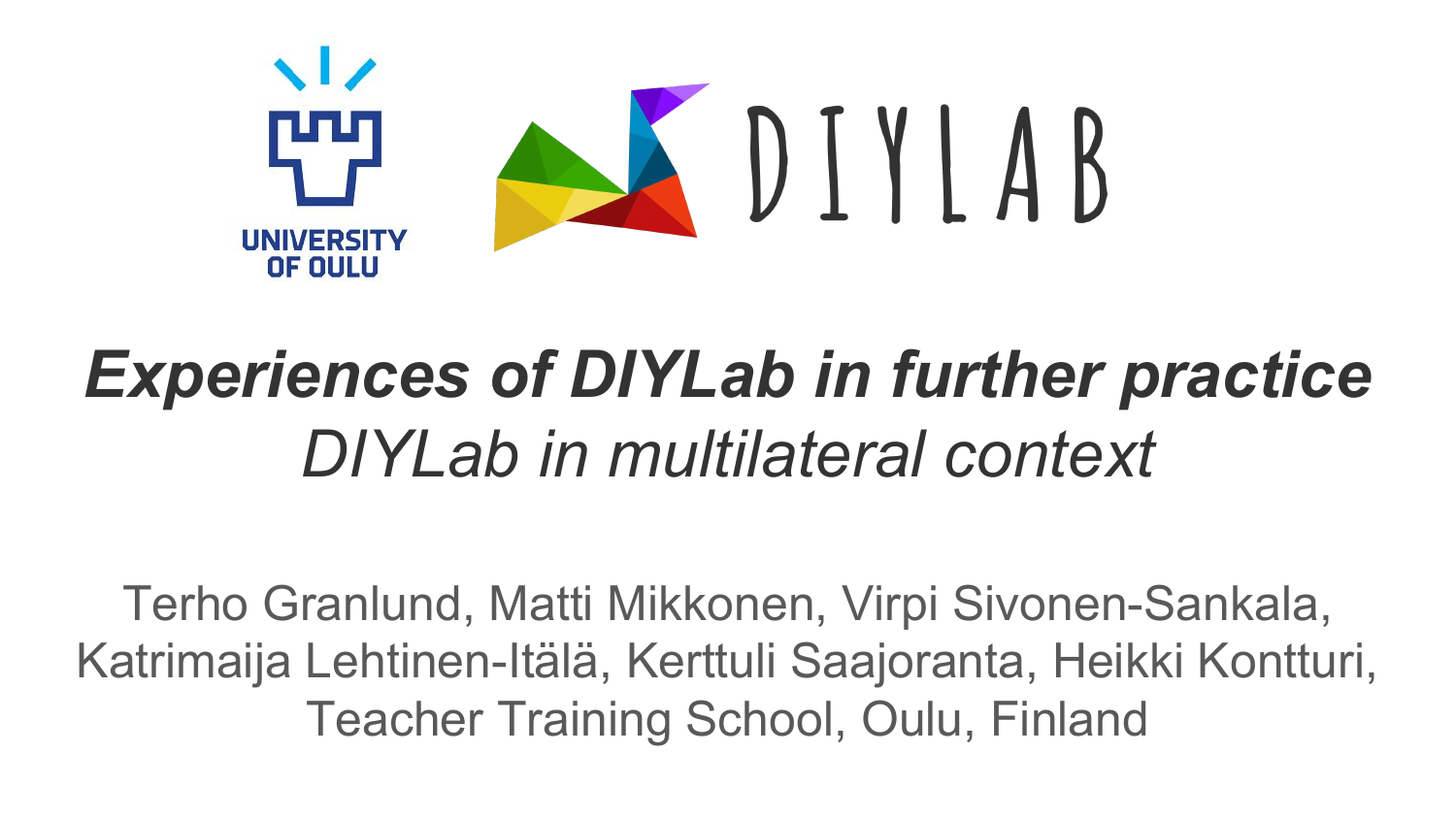#### THE NEW CURRICULUM IN FINLAND

In the new curriculum a great importance has been laid upon self evaluating, social skills, media skills and multilateral thinking.

On every school year, there has to be at least one long term multilateral project (for about as long as there are lessons in one school week).

"Teacher must choose the work methods in interaction with the pupils, especially strengthening self-guidance."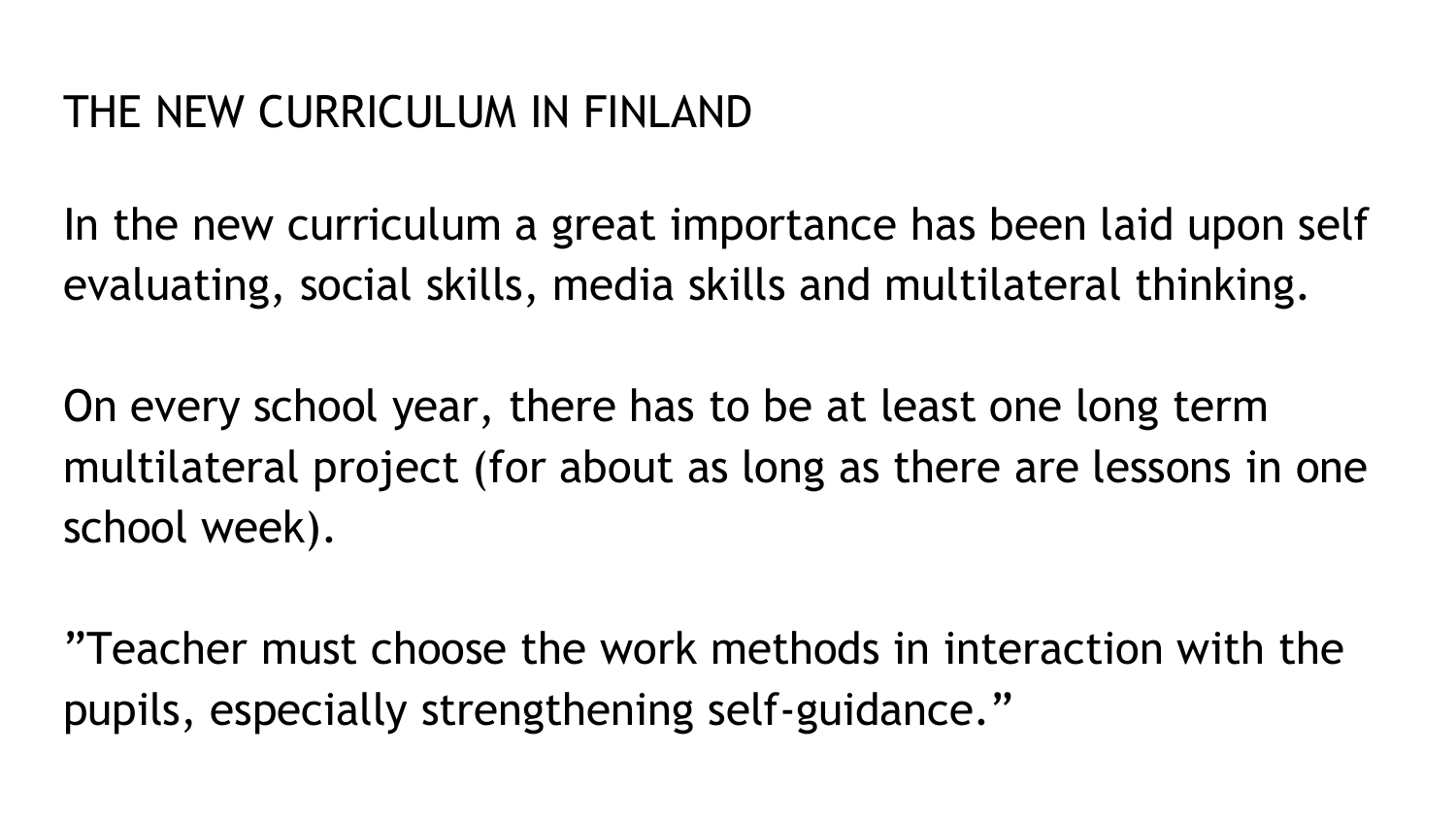# Primary school



- In primary school we have continued to use DIYLAB as one of the group work methods.
- Teachers who have used it are likely to keep DIYLAB as one way to teach learning objectives of the new curriculum.
- The results have proofed that this type of working motivates students well and leads to good results in many phases (e.g. media skills, group dynamics, multilateral thinking).
- In the future our aim is to encourage our colleagues to try this type of collaborative learning.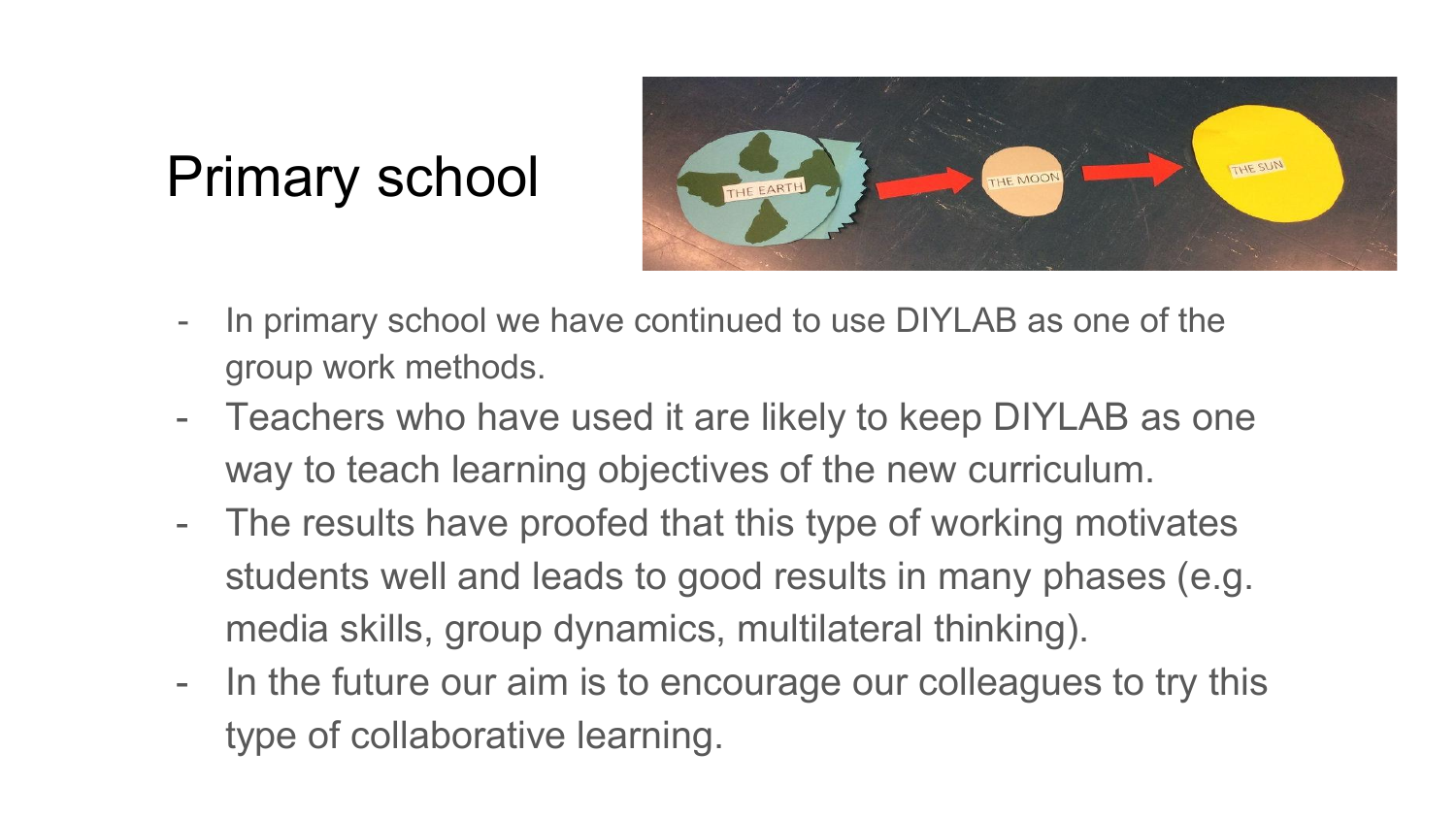### Lower Secondary School

- One example of further practice of DIYLab is the project with **English** and **History** in group 7A.
- $\rightarrow$  The topic was to study the pupils' own family history or some aspects of their local history during the past 100 years (Oulu, Finland).
- ➔ Visit to the museum > pictures > products > presentations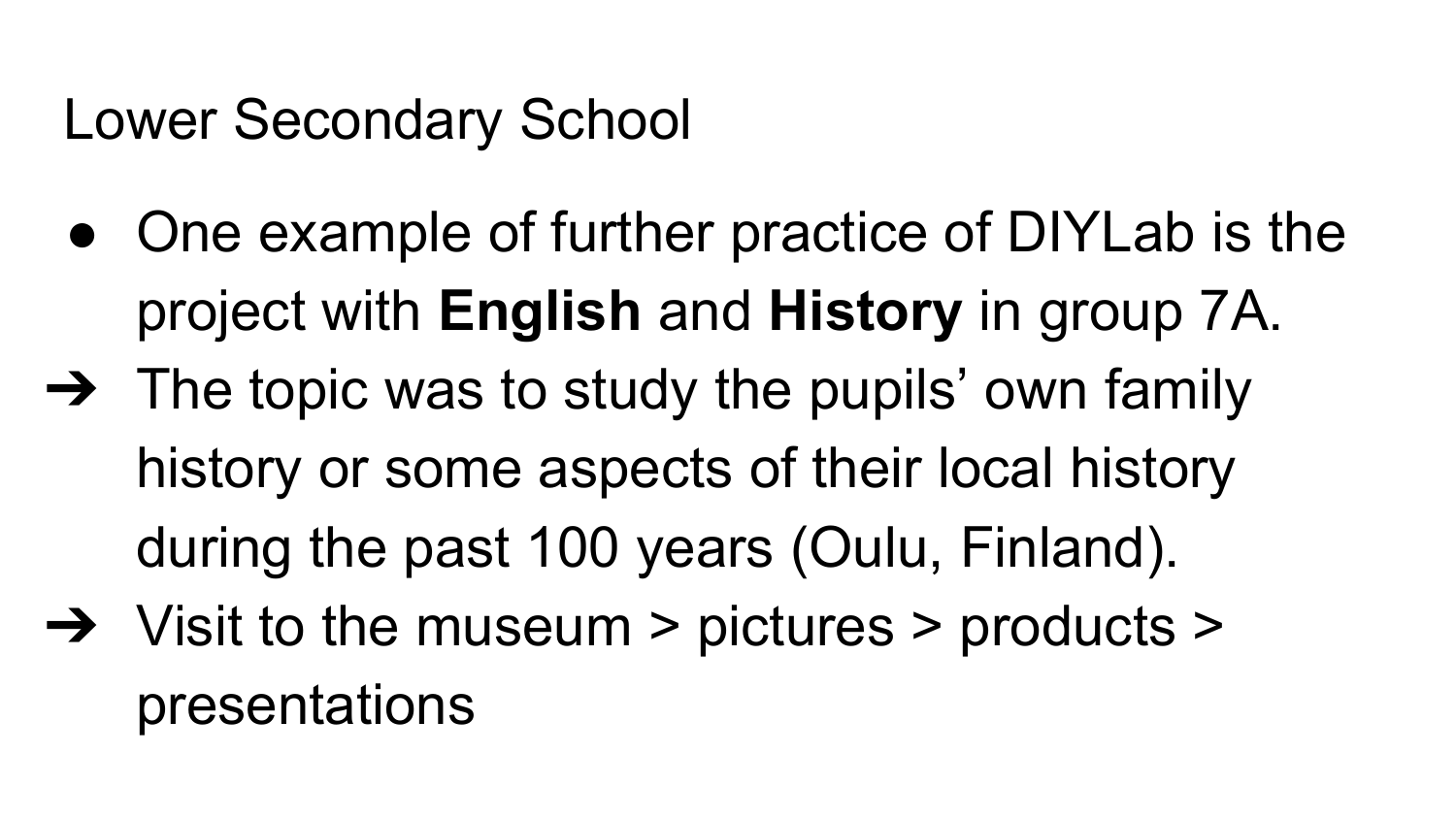### The project and its outcome

- ❏ The topics varied from school, sports, houses, clothes or toys during the past 100 years in Finland to Scrapbook Oulu, Finland today
- ❏ The pupils were in charge of the final object
- ❏ Most pupils are digitally competent but some needed help
- ❏ Some power point presentations were excellent but some pupils had problems with both the contents and the language (Finnish or English)
- ❏ The most common devices were iPads and laptops, plus smartphones
- ❏ The pupils could create learning material on their own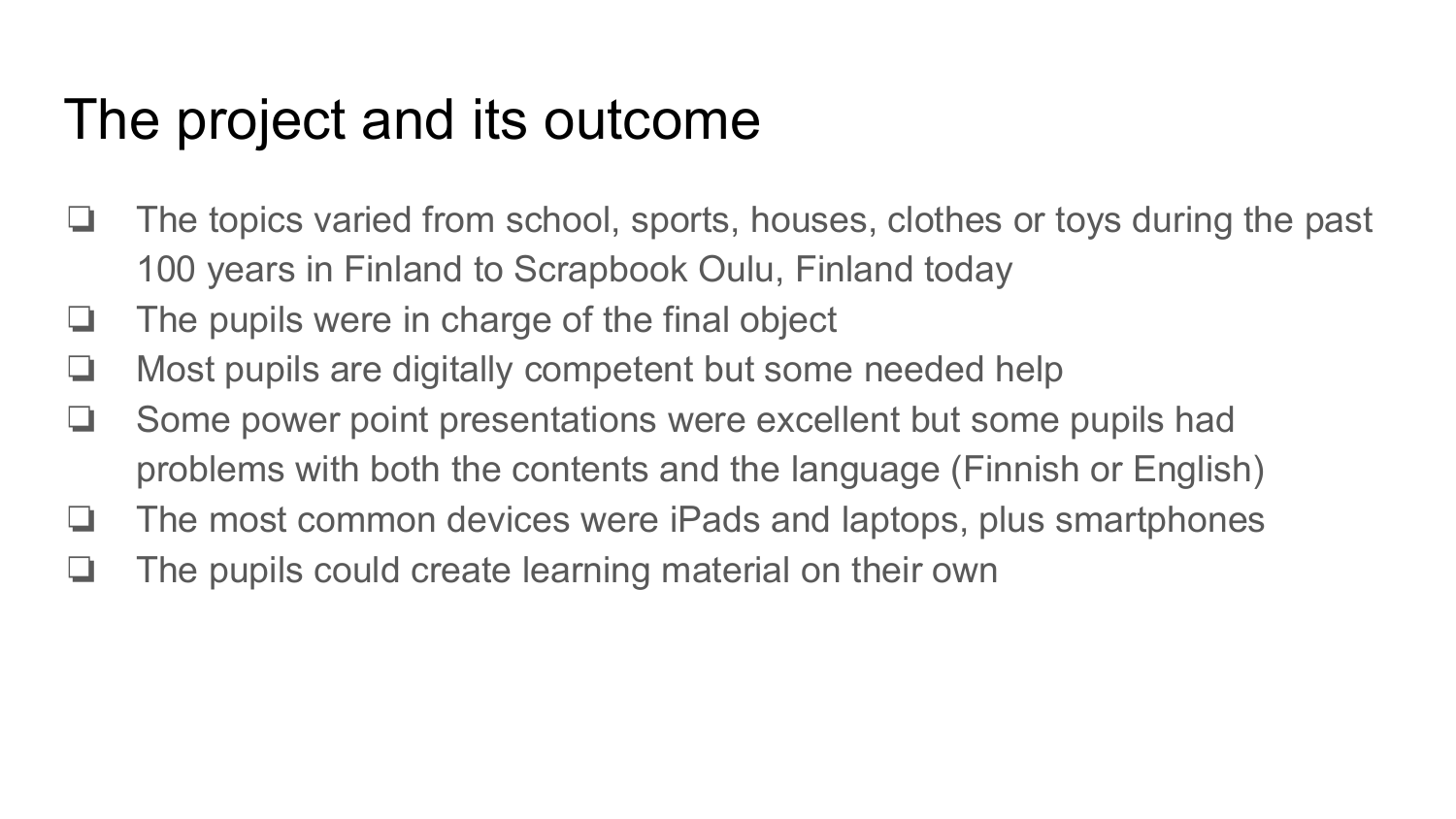## Senior Secondary School

**"Better teaching, better learning"**

- ❖ *Erasmus+* and *Cimo* funded project starting 2016 with focus on increasing the students' self-regulation and active role in their studies, improving their learning skills and digital competence and also increasing cooperation between teachers.
- ❖ There will be teachers and students from Finland, Italy, Poland and Spain in this project.
- ❖ The first meeting is taking place in Oulu on Nov 21st, 2016. DIYLab philosophy will be disseminated to a few new schools, teachers and students.